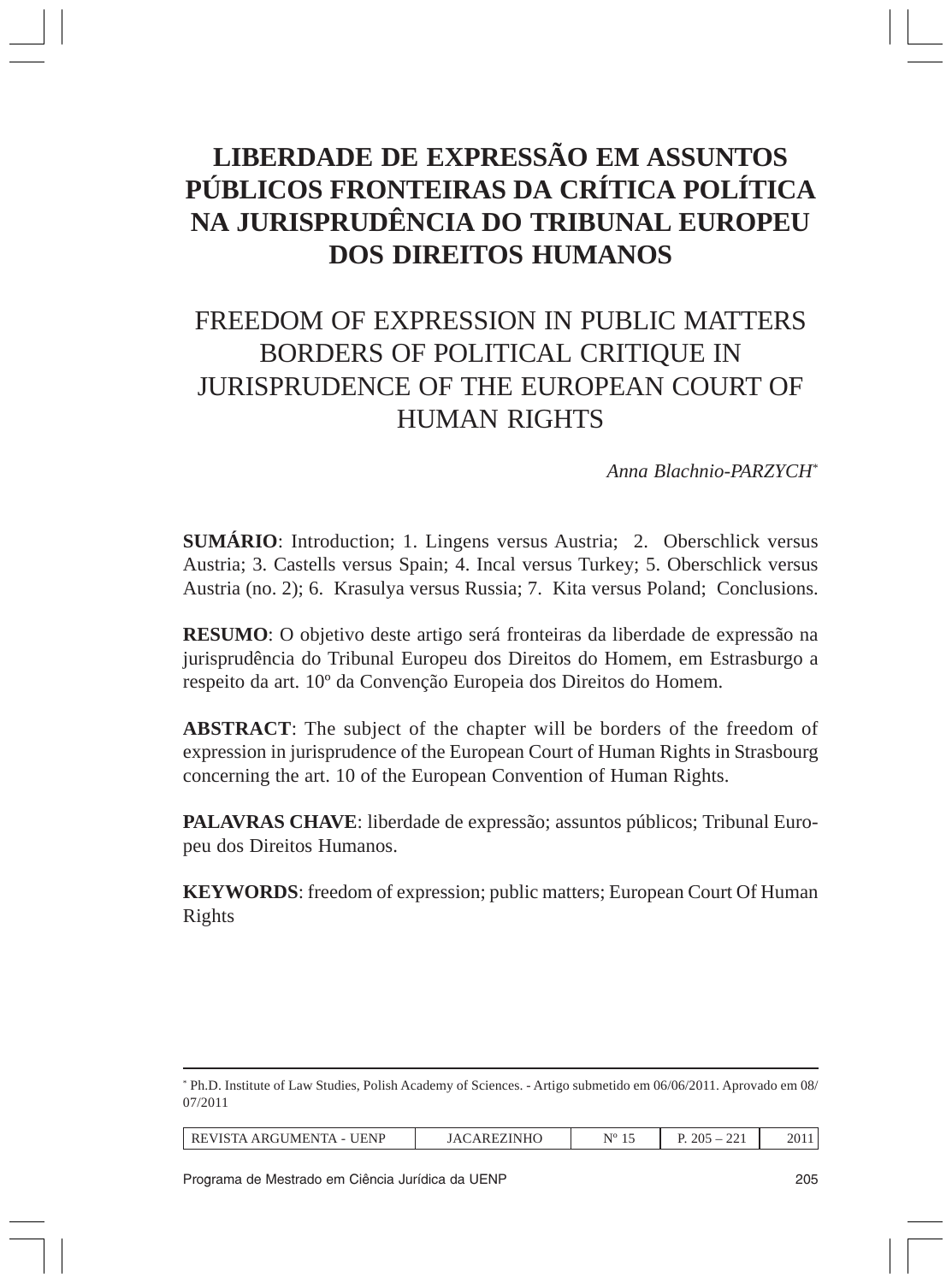## **INTRODUCTION**

Freedom of expression is treated as one of the essential foundations of democratic society, one of the basic conditions for its progress and for the development of every man.<sup>1</sup> It is guaranteed by the art. 19 of the Universal Declaration of Human Rights adopted by the United Nations General Assembly in 1948<sup>2</sup>, the art. 19 of the International Covenant on Civil and Political Rights adopted in 1966<sup>3</sup>, the art. IV of the American Declaration of the Rights and Duties of Man adopted by the Ninth International Conference of American State in 1948<sup>4</sup>. the art. 13 of the American Convention on Human Rights adopted by the nations of the Americas in 1969<sup>5</sup>, the art. 9 of the African Charter on Human and Peoples' Rights adopted in 1981, the art. 10 of European Convention on Human Rights signed in 1950.

The subject of the chapter will be borders of the freedom of expression in jurisprudence of the European Court of Human Rights in Strasbourg (hereinafter "Tribunal") concerning the art. 10 of the European Convention of Human Rights (hereinafter "European Convention" or "Convention"). The Tribunal is entitled to examine application against European states – members of the European Convention on Human Rights. This Convention has the most important influence on standards of human rights protection in European countries, because of the right of the Court to control if provisions of the European Convention was not infringed by states.

According to the art. 10 paragraph 1 of the Convention:

Everyone has the right to freedom of expression. This right shall include freedom to hold opinions and to receive and impart information and ideas without interference by public authority and regardless of frontiers. This article shall not prevent States from requiring the licensing of broadcasting, television or cinema enterprises.

In jurisprudence of the Tribunal freedom of expression is treated very widely. It is not only freedom of oral or written statements but also freedom to communicate with others in other ways, for example by some gesture, painting.

To recognize real extend of the freedom we should remember about the limits of the freedom. According to the art. 10 paragraph 2 of the Convention the

<sup>&</sup>lt;sup>1</sup> Judgment Handyside versus the United Kingdom, application number 5493/72. Judgments of the Tribunal can be found in Hudoc. It is the Tribunal's database, accessible by internet: http://cmiskp.echr.coe.int/tkp197/ search.asp?skin=hudoc-en

<sup>&</sup>lt;sup>2</sup> According to the art. 19 of the Universal Declaration "Everyone has the right to freedom of opinion and expression; this right includes freedom to hold opinions without interference and to seek, receive and impart information and ideas through any media and regardless of frontiers."

<sup>&</sup>lt;sup>3</sup> Adopted by the United Nations General Assembly on 16<sup>th</sup> December 1966, and in force from 23<sup>th</sup> March 1976.

<sup>&</sup>lt;sup>4</sup> According to the art. IV of the American Declaration "Every person has the right to freedom of investigation, of opinion, and of the expression and dissemination of ideas, by any medium whatsoever". According to the art. 13 of the American Convention "Everyone has the right to freedom of thought and expression. This right includes freedom to seek, receive, and impart information and ideas of all kinds, regardless of frontiers, either orally, in writing, in print, in the form of art, or through any other medium of one's choice". According to the art. 9 of the African Charter "I. Every individual shall have the right to receive information. 2. Every individual shall have the right to express and disseminate his opinions within the law."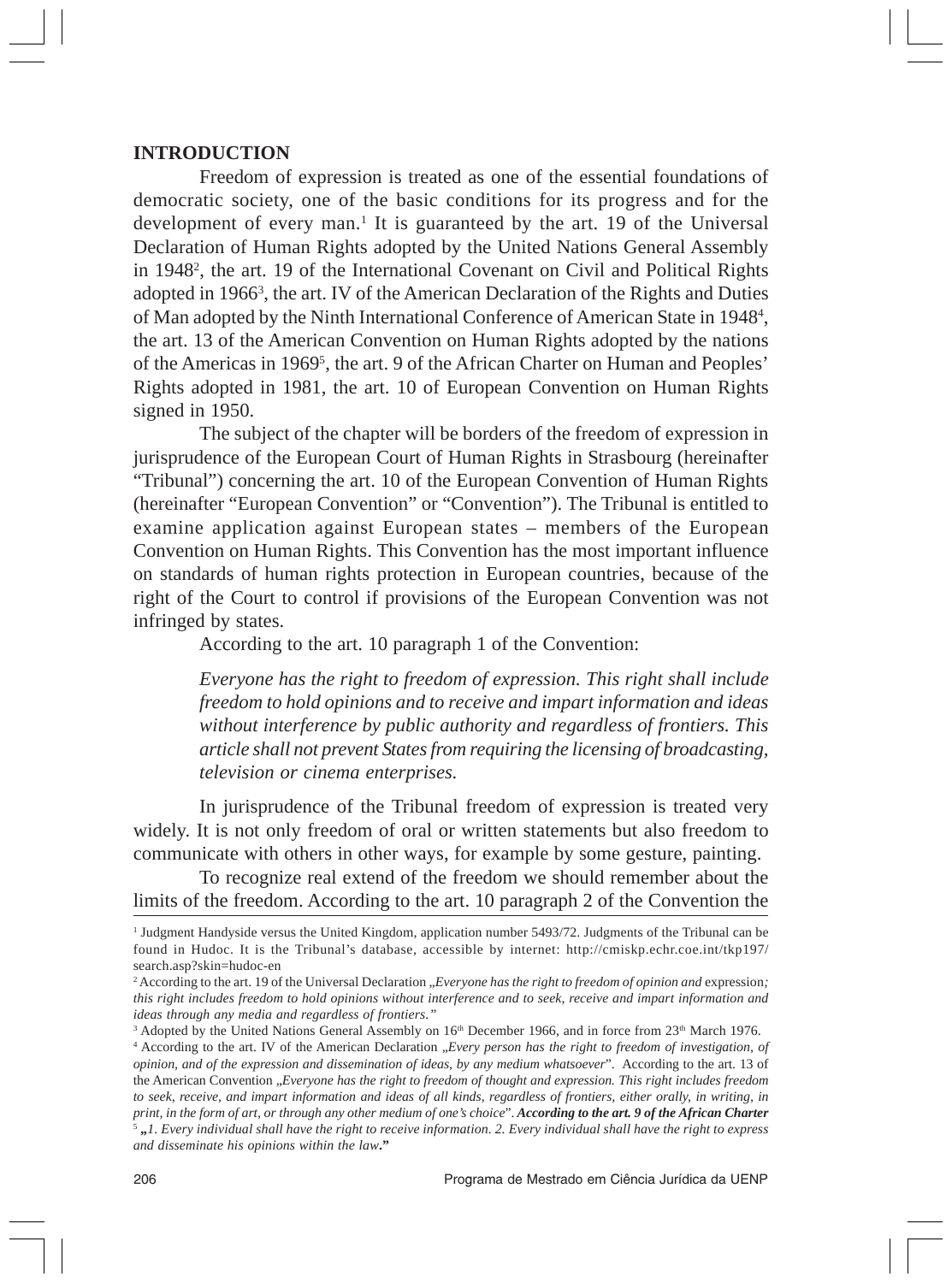limits should be: prescribed by law, necessary in a democratic society and in the interests of goods stipulated in this article. They are:

> national security, territorial integrity or public safety, for the prevention of disorder or crime, for the protection of health or morals, for the protection of the reputation or the rights of others, for preventing the disclosure of information received in confidence, or for maintaining the authority and impartiality of the judiciary".

The freedom of expression in public matters may be in conflict with all of these goods. Especially the reputation of others very often constitutes a border of political critique. It is very difficult to find a solution of the kind of conflict and to decide which good, the freedom of expression or the reputation of others, is more important in the concrete situation. Therefore the analysis of the issue in the jurisprudence of the Tribunal needs to present circumstances of the cases.

#### **1. LINGENS VERSUS AUSTRIA**

One of the most famous jurisdiction of the Tribunal regarding the issue was judgment delivered on 8<sup>th</sup> July 1986 in the case Lingens versus Austria (application no. 9815/82). On October 1975 in the course of a television interview, Mr. Wiesenthal, who was President of the Jewish Documentation Centre, accused Mr. Peter, the President of the Austrian Liberal Party that he had served in the first SS infantry brigade during the Second World War. This unit had on several occasions massacred civilians. Mr. Peter stated that he was a member of the unit, but he was never involved in the atrocities. Mr. Wiesenthal then said that he had not alleged anything of the sort. Being questioned on television about these accusations against Mr Peter, Mr. Kreisky, the Chancellor and President of the Austrian Socialist Party supported him and referred to Mr. Wiesenthal's organization and activities as a "*political mafia*" and "mafia methods". As reaction to this event Mr Lingens published two articles.

The first one related in particular the activities of the first SS infantry brigade. It also concentrated on Mr. Peter's role in criminal proceedings against persons who had fought in that SS brigade. The author concluded that although Mr. Peter was admittedly entitled to the benefit of the presumption of innocence, his past nevertheless rendered him "*unacceptable as a politician*" in Austria. Mr Lingens also criticized Mr. Kreisky who protected, in his opinion, Mr. Peter and other former members of the SS for political reasons.

In the second article Mr Lingens again criticized Mr Kreisky for supporting Mr. Peter and his attitude towards former Nazis. He also claimed Austria for ignoring her history and not coming in terms with its past. In his opinion this policy risked delivering the country into the hands of a future fascist movement. He added that: "In truth Mr. Kreisky's behavior cannot be criticized on rational grounds but only on irrational grounds: it is immoral, undignified". The author stated that Austrians could reconcile themselves with the past without seeking the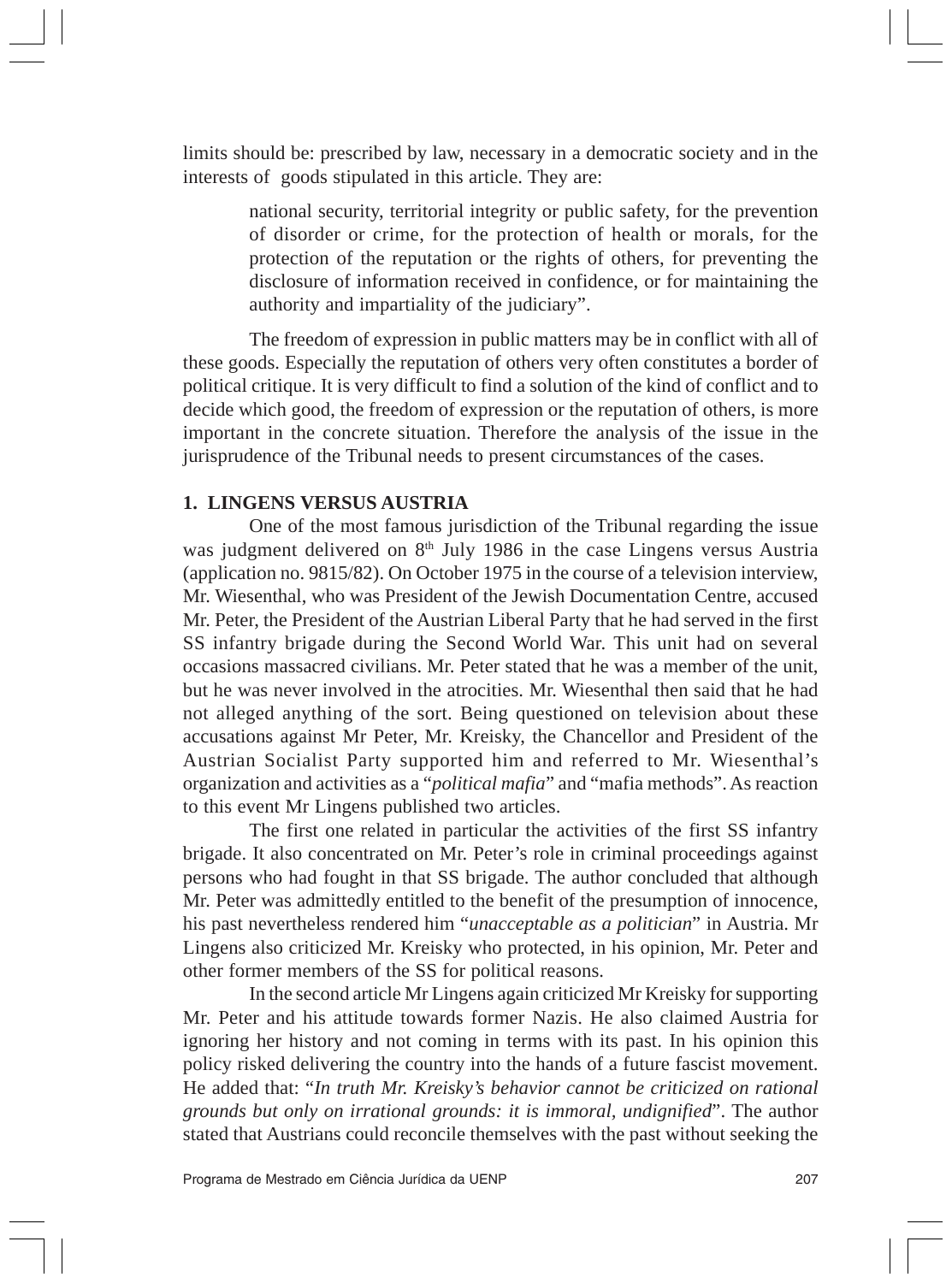favors of the former Nazis.

The Chancellor brought two private prosecutions against Mr. Lingens. He considered that certain passages in the articles summarized above were defamatory and relied on the art. 111 of the Austrian Criminal Code. The Vienna Regional Court found Mr. Lingens guilty of defamation for having used the expressions "the basest opportunism", "immoral" and "undignified". However, it held that certain other expressions were not defamatory in their context ("minimum" requirement of political ethics", "monstrosity"). It fined him 20,000 Schillings. The court considered as mitigating circumstances the fact that the accused intended to voice political criticism of politicians on political questions and that the latter were expected to show greater tolerance of defamation than other individuals. In view of the defendant's good faith it awarded Mr. Kreisky no damages but, on his application, ordered the confiscation of the articles complained of and the publication of the judgment.

Both sides appealed against the judgment. The Court of Appeal set the judgment aside without examining the merits, on the ground that the Regional Court had failed to go sufficiently into the question whether the then Chancellor was entitled to bring a private prosecution. The Vienna Regional Court came to the conclusion that he had been criticized not in his official capacity but as a head of a party and as a private individual who felt himself under an obligation to protect a third person. It followed therefore that he was entitled to bring a private prosecution. The Regional Court passed the same sentence as in the original judgment.

Both sides again appealed to the Vienna Court of Appeal, which confirmed the Regional Court's judgment and reduced the fine imposed on the applicant. However, the Court of Appeal pointed out that the art. 111 of the Criminal Code applied solely to the esteem enjoyed by a person in his social setting. In the case of politicians, this was public opinion. Frequent use of insults in political discussion had given the impression that statements in this field could not be judged by the same criteria as those relating to private life. Politicians should therefore show greater tolerance. As a general rule, political critique did not affect a person's reputation unless they touched on his private life. That did not apply in the instant case to the expressions "minimum requirement of political ethics" and "*monstrosity*". Mr. Kreisky's appeal was therefore dismissed.

Mr. Lingens lodged an application against the judgment before the European Court of Human Rights. In his opinion the decision infringed his freedom of expression to a degree incompatible with the fundamental principles of a democratic society. The Tribunal stated that it was not disputed that there was "interference by public authority" with the exercise of the applicant's freedom of expression. The question was if the interference contravenes the Convention. The Tribunal had to determine whether the interference was "*prescribed by law*", had an aim that is legitimate under the art. 10 paragraph 2 and whether the interference was "necessary in a democratic society" for the aim.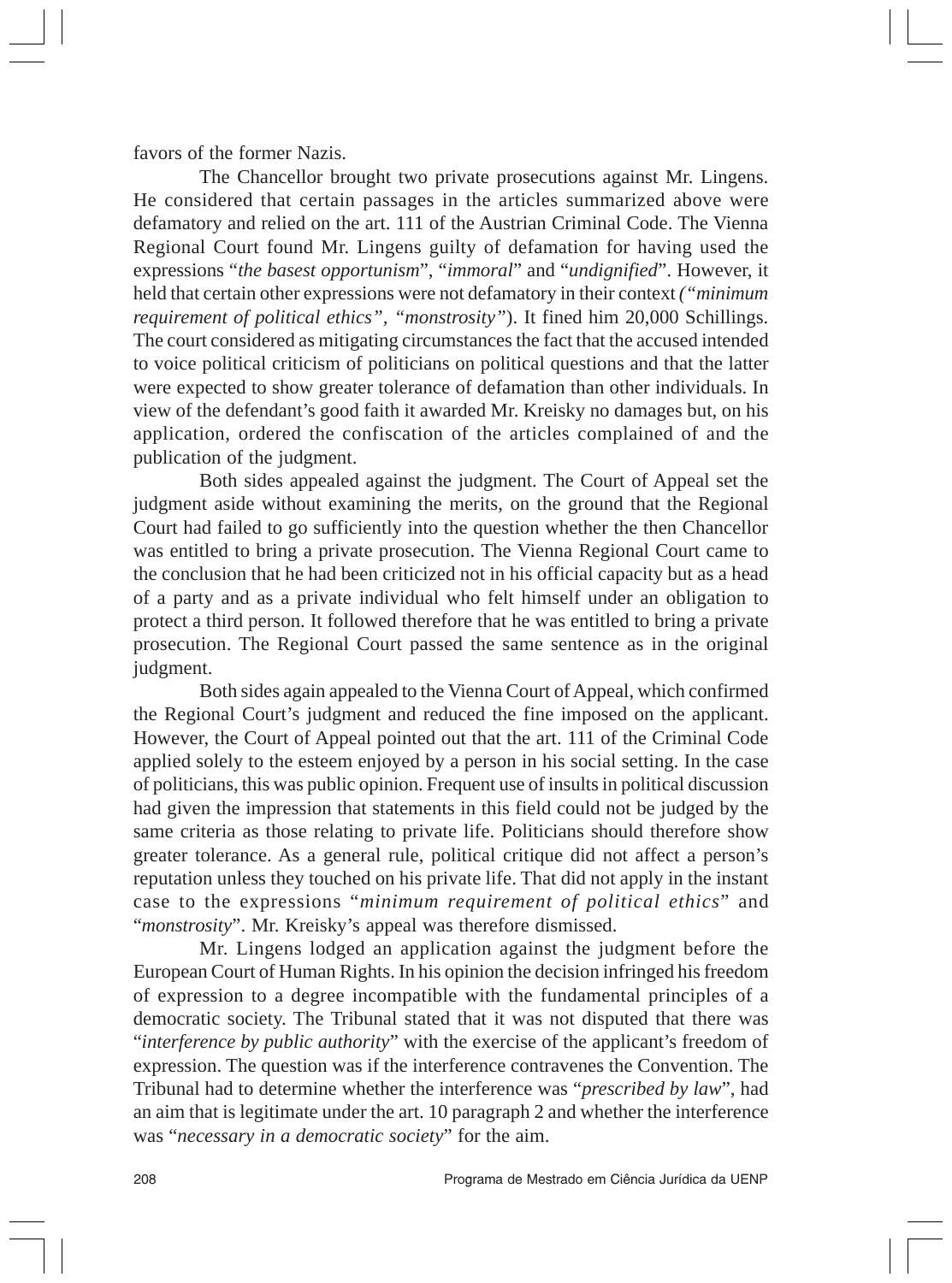The Tribunal declared that the conviction, based on the art, 111 of the Austrian Criminal Code, was accordingly "*prescribed by law*" and had a legitimate aim under the art. 10 paragraph 2 of the Convention. Therefore the Tribunal concentrated on the question whether the interference was "necessary in a *democratic society*" for achieving the aim. The adjective "*necessary*" implies the existence of a "*pressing social need*". The Tribunal underline that Contracting States have a certain margin of appreciation in assessing whether such a need exists, but it goes hand in hand with a European supervision, embracing both the legislation and the decisions applying it.

In this case the Tribunal decided that the interference with Mr. Lingens' exercise of the freedom of expression was not necessary in a democratic society for the protection of the reputation of others. It was also disproportionate to the legitimate aim pursued. There was accordingly a breach of the art. 10 of the Convention. In justification of the judgment the Tribunal recalled that:

> freedom of expression constitutes one of the essential foundations of a democratic society and one of the basic conditions for its progress and for each individual's self-fulfillment. Subject to paragraph 2, it is applicable not only to "information" or "ideas" that are favorably received or regarded as inoffensive or as a matter of indifference, but also to those that offend, shock or disturb. Such are the demands of that pluralism, tolerance and broadmindedness without which there is no "democratic society.

The Tribunal also underlined that these principles are of particular importance as far as the press is concerned. It is incumbent on the press to impart information and ideas on political issues just as on those in other areas of public interest, but the press must not overstep the bounds set for the "protection of the reputation of others".

> Freedom of the press furthermore affords the public one of the best means of discovering and forming an opinion of the ideas and attitudes of political leaders. More generally, freedom of political debate is at the very core of the concept of a democratic society which prevails throughout the Convention.

With regard to acceptable critique of politician the Tribunal stated that it is wider than critique of private individual. A politician "inevitably and knowingly lays himself open to close scrutiny of his every word and deed by both journalists and the public at large, and he must consequently display a greater degree of tolerance." The art. 10 of the Convention protects reputation of all individuals but the requirements of such protection have to be weighed in relation to the interests of open discussion of political issues.

According to the Tribunal the expressions ("basest opportunism", "immoral" and "undignified"), used by Mr. Lingens apropos of Mr. Kreisky, dealt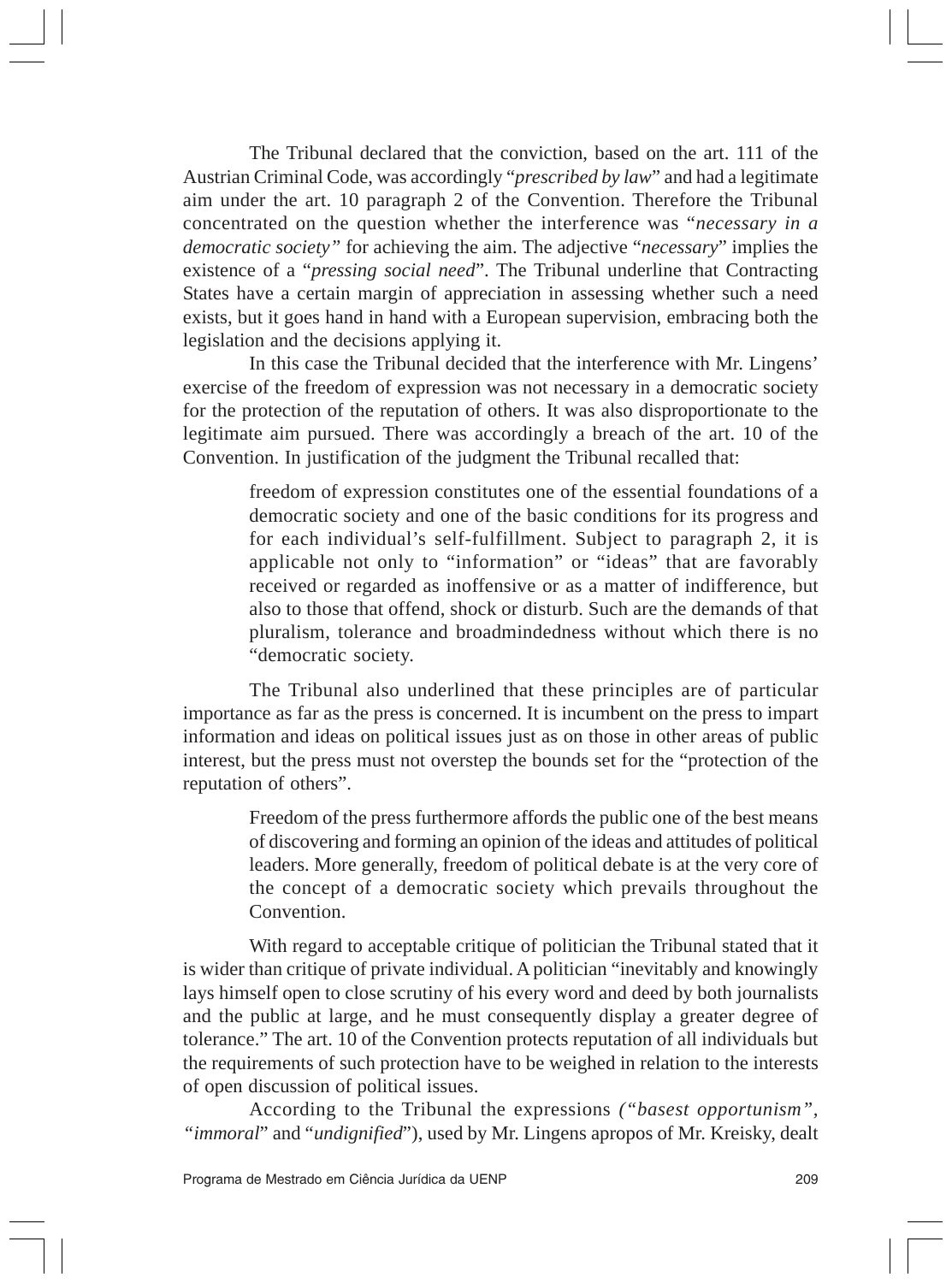with political issues of public interest in Austria. It had given rise to many heated discussions concerning the attitude of Austrians to National Socialism and to the participation of former Nazis in the governance of the country. The Tribunal agreed that the use of the aforementioned expressions in particular appeared likely to harm Mr. Kreisky's reputation, but content and tone of the articles were fairly balanced. It is also important to see the background against which these articles were written. It was shortly after the general election that causes always political controversy. As the Vienna Regional Court noted in its judgment in this struggle each used the weapons at his disposal and these were in no way unusual.

The Tribunal underline that at issue was not Mr. Lingens's right to disseminate information but his freedom of opinion and his right to impart ideas. The relevant Austrian courts sought to determine whether the defendant had established the truth of his statements. This was in pursuance of the art. 111 of the Austrian Criminal Code. With regard to this the Tribunal made distinction between facts and value-judgments. The truth of value-judgments is not susceptible of proof. The facts on which Mr. Lingens founded his value-judgment were undisputed. Under Austrian law journalists cannot escape conviction unless they can prove the truth of their statements. As regards value-judgments this requirement is impossible of fulfillment and it infringes freedom of opinion, which is secured by the art. 10 of the Convention.

#### 2. OBERSCHLICK VERSUS AUSTRIA

The next very important judgment of the Tribunal which concerned the issue was delivered on 23th May 1991 in the case of Oberschlick versus Austria (application no. 11662/85). Mr. Oberschlick and other persons laid a criminal information against Mr. Grabher-Meyer. He was a Secretary General of one of the political parties which participated in the governing coalition in Austria. During the parliamentary election campaign Mr. Walter Grabher-Meyer had suggested that the family allowances for Austrian women should be increased by 50% in order to obviate their seeking abortions for financial reasons, whilst those paid to immigrant mothers should be reduced to 50% of their current levels. He had justified his proposals by saying that immigrant families were placed in a discriminatory position in other European countries as well.

The full text of the information was published by Mr. Oberschlick in a review Forum. The cover page of the review's issue contained a summary of its contents, including the title : "Criminal information against the Liberal Party Secretary General". This information contained suspicion of commitment of: the misdemeanour of incitement to hatred, the misdemeanour of incitement to commit criminal offences and expressing approval of criminal offences, the offence of activities within the meaning of provisions on the prohibition of the National Socialist Party (NSDAP). The information contained also justification of the suspicion.

Mr. Grabher-Meyer brought a private prosecution for defamation against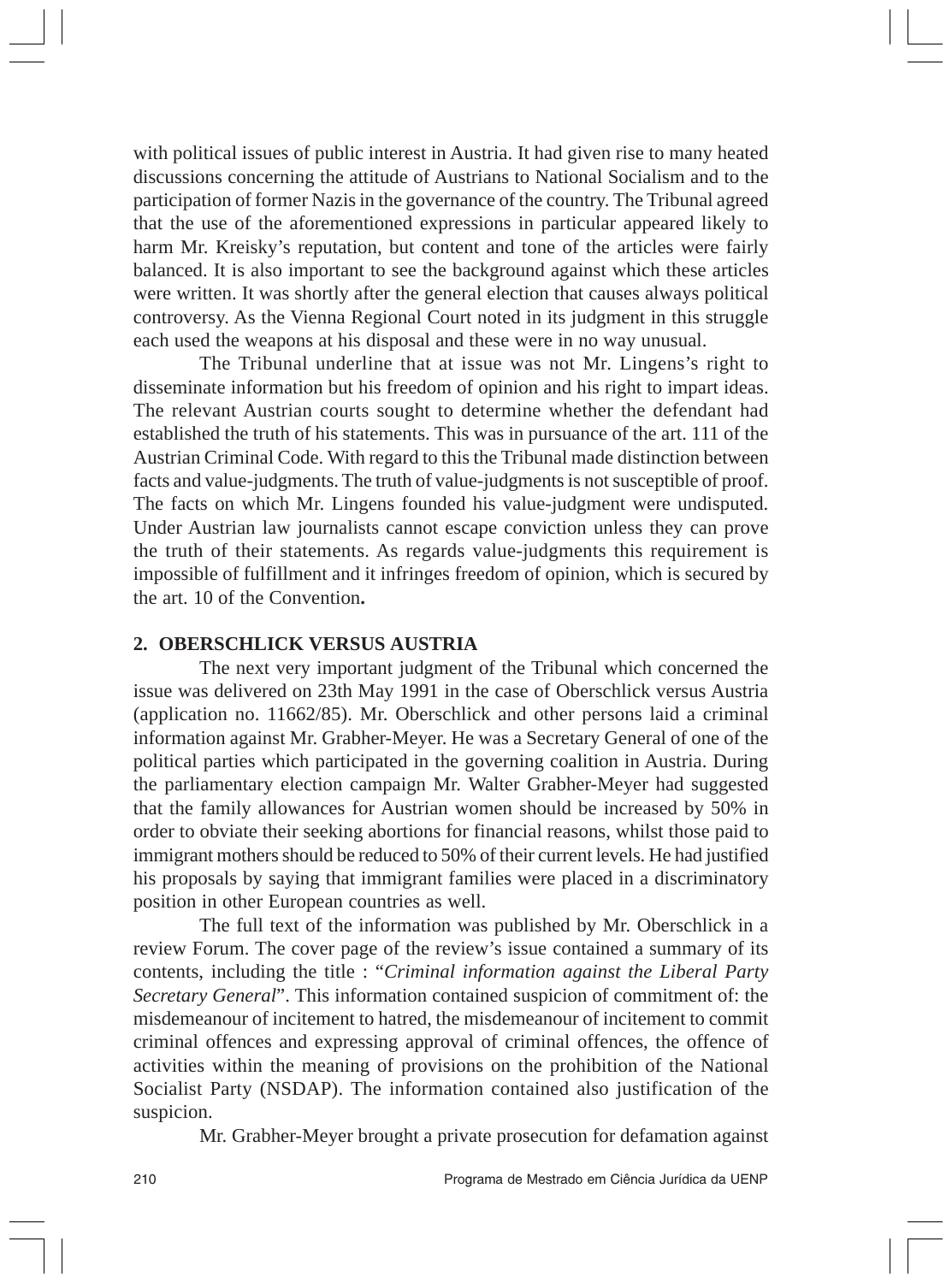the applicant and the other authors of the criminal information. The Vienna Regional Criminal Court decided to order the discontinuance of the proceedings, because the publication did not constitute the criminal offence defined in the art. 111 of the Criminal Code. The case concerned value-judgments on behavior which had been correctly described. The Vienna Court of Appeal quashed the above decision. It held that for the average reader the publication must have created the impression that a contemptible attitude was ascribed to Mr Grabher-Meyer. The court underlined that authors insinuated motives which Mr. Grabher-Meyer had not himself expressed, in particular by alleging that he had been guided by National Socialist attitudes.

In the next proceeding before the Regional Court the applicant was convicted of defamation again. The Court of Appeal did not depart from this decision. Mr Oberschlick lodged the application against the judgment before the European Court of Human Rights.

Mr Oberschlick alleged that his conviction for defamation and the other related court judgments had breached his right to freedom of expression. It was "interference" with his right to freedom of expression, which was "prescribed by law" and was aimed at protecting the "reputation or rights of others" within the meaning of the art. 10 paragraph 2 of the Convention. In the applicant's opinion the interference was not "*necessary in a democratic society*" to achieve that aim.

In a democratic society the role of periodicals is to comment on politicians' social or legal policy proposals. The Austrian courts had denied him the right of giving his opinion as to whether the proposal constituted a revival of National Socialism. According to the Austrian Government, Mr. Oberschlick had overstepped the limits of justifiable and reasonable criticism. He had not been able to prove his accusation. The Government also added that the European Court should respect the margin of appreciation to be left to the national authorities which are better placed than the international judge to determine what matters should be regarded as defamatory. It depends on national conceptions and legal culture

Examining violation of the art. 10 of the Convention, Tribunal recalls the meaning of freedom of expression. "It is applicable not only to "information" or "ideas" that are favorably received or regarded as inoffensive or as a matter of indifference, but also to those that offend, shock or disturb." Underlining the role of the free press the Tribunal added that it affords the public one of the best means of discovering and forming an opinion of the ideas.

In the Tribunal's opinion the criminal information published in the Forum contributed to a public debate on a political question of general importance. The issue of different treatment of nationals and foreigners in the social field had given rise to discussion not only in Austria but also in other member States of the Council of Europe. The proposals of Mr. Grabher-Meyer were likely to shock many people. That is why Mr. Oberschlick criticism was published in a provocative manner.

It should be recalled that the reason of conviction of Mr. Oberschlick was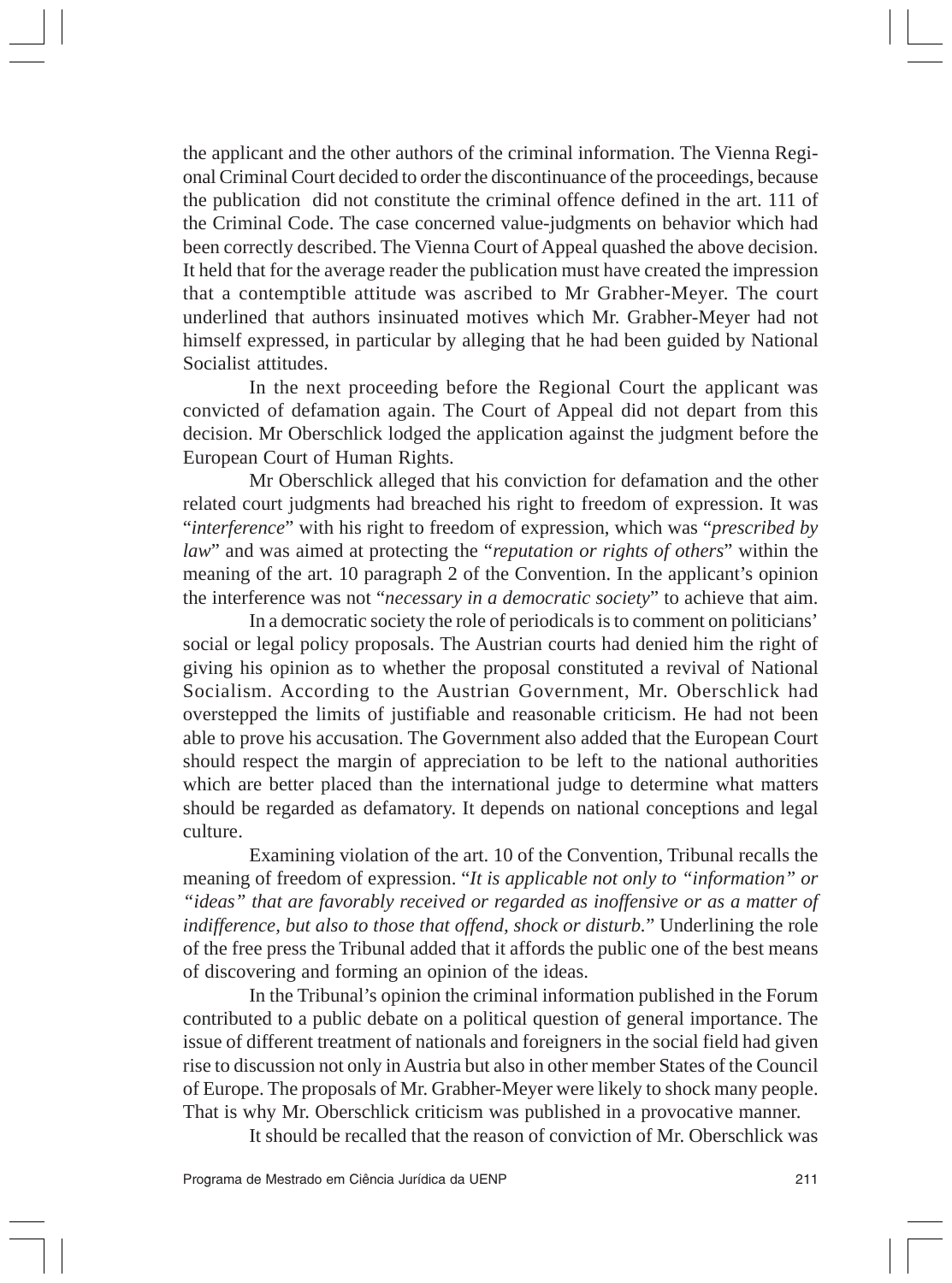that he had failed to prove his allegations. In this context the Tribunal held that the criminal information published in the Forum contained the facts and the analysis of the Mr. Grabher-Meyer's statements. The part reporting politician's statements was factually correct. The letter part of the information was regarded by the Tribunal as a value-judgment. It expressed the opinion of the author about the proposal made by Mr. Grabher-Meyer. Consequently the Tribunal stated that as regards value-judgments requirement of proving its truth it is impossible to fulfill. Therefore it constitutes an infringement of freedom of opinion.

The form of the publication was very important too. The Tribunal marked that Austrian courts did not establish that the form of a criminal information was misleading in the sense that a significant number of the readers were led to believe that a public prosecution had been instituted against Mr. Grabher-Meyer or even that he had already been convicted. That is why Mr. Oberschlick cannot be said to have exceeded the limits of freedom of expression by choosing this particular form. In conclusion the Tribunal declared that the interference with Mr Oberschlick's exercise of his freedom of expression was not "*necessary in a* democratic society ... for the protection of the reputation ... of others".

## **3. CASTELLS VERSUS SPAIN**

As a decision of the Tribunal having meaning for the issue of political critique it have to be mentioned the judgment delivered on 23 th April 1992 in the case Castells versus Spain (application no.11798/85). Mr. Castells was a senator supporting independence for the Basque Country. He published in some weekly magazine an article concerning murders on political grounds which were not investigated in a correct way. He accused the government of this situation, especially the right-wing parties who were in power.

He accused that perpetrators of these crimes continue to work and remain in posts of responsibility. No warrant has been issued for their arrest. Any other endeavor had been taken to reveal the truth about the murders. He also presented situation of persons who were ETA members. Thousands of persons, suspected of being members of ETA, have been detained in police stations. Mr. Castells stated that in the Basque Country nothing has changed has far as impunity and questions of liability are concerned. In his opinion fascist associations engaged in the attacks against Basques had not any independent existence, outside the State apparatus.

In 1979 the prosecuting authorities instituted criminal proceedings against Mr Castells for insulting the Government. The Supreme Court, requested the Senate to withdraw the applicant's parliamentary immunity. In 1981 the Supreme Court charged Mr. Castells with having proffered serious insults against the Government and civil servants. During the proceeding the Supreme Court refused to admit the majority of the evidence put forward by the defence. They were intended to show the truth of the information disseminated by Mr. Castells. He lodged an appeal. The Supreme Court confirmed its decision and it stated that the accuracy of the information was not decisive for a charge of insulting the Government. In 1983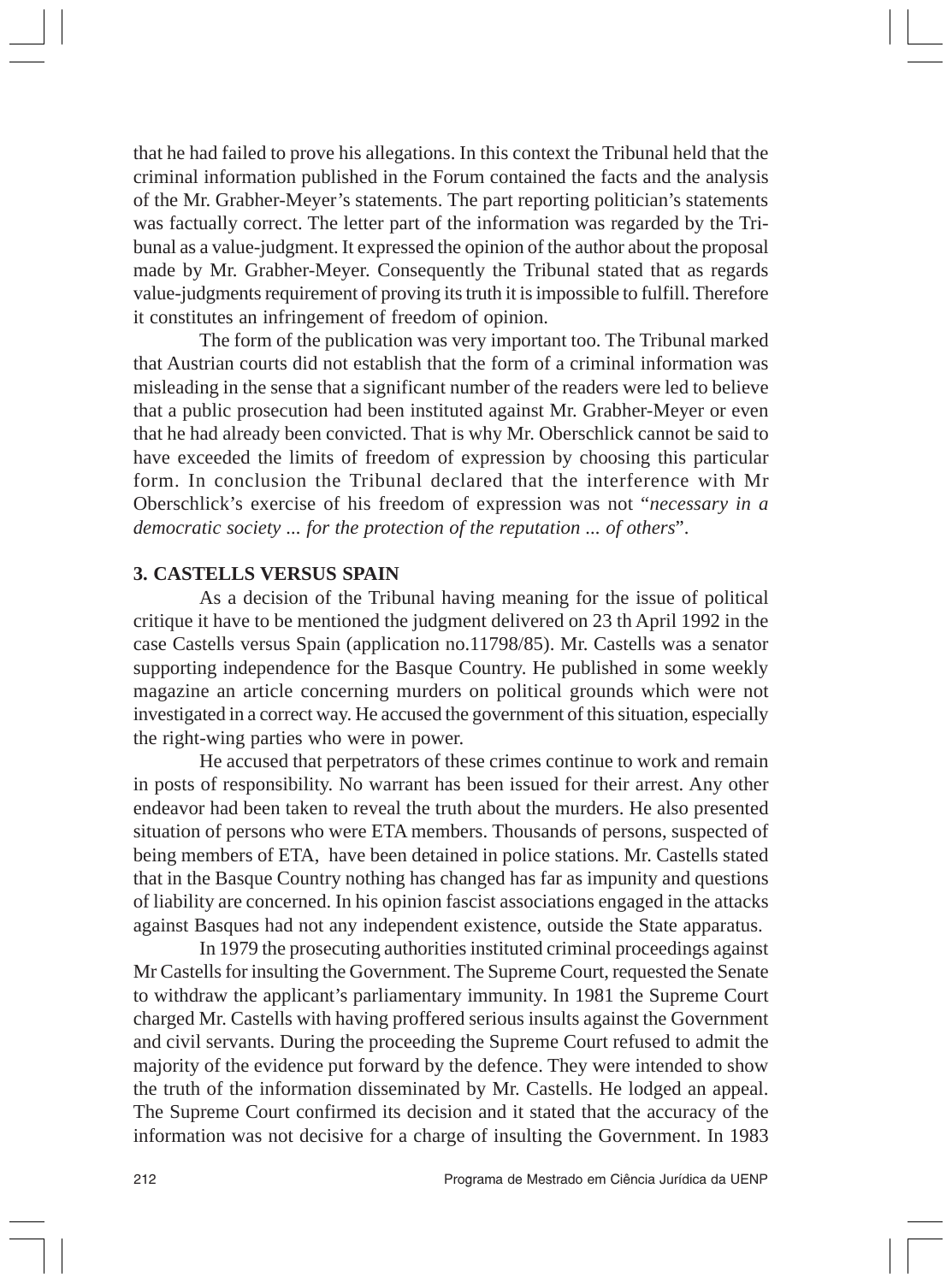the Supreme Court gave the judgment. It sentenced Mr. Castells to imprisonment. He was also disqualified for one year from holding any public office and exercising a profession. Mr Castells lodged an appeal. He complained that he had not been able to have the Supreme Court's judgment examined by a higher court and of the length of the proceedings. He again offered to prove the truth of his statements. In 1985 the Constitutional Court dismissed the appeal.

Mr. Castells lodged the application against the judgment before the European Court of Human Rights. According to his submission the criminal proceedings brought against him, and his subsequent conviction for insulting the Government, interfered with his freedom of expression.

The Tribunal recalled that freedom of expression, enshrined in paragraph 1 of the art. 10, constitutes one of the essential foundations of a democratic society and one of the basic conditions for its progress. The freedom is especially important for an elected representative of the people. His task is to draw attention to their preoccupations and defends their interests. It is important especially for an opposition member of parliament, like Mr. Castells. Although he did not express his opinion from the senate floor, he might have done without fear of sanctions, but chose to do so in a periodical. He did not loose his right to criticize the Government.

The Tribunal also underlined the role of the press.

Although it must not overstep various bounds set, inter alia, for the prevention of disorder and the protection of the reputation of others, it is nevertheless incumbent on it to impart information and ideas on political questions and on other matters of public interest.

The pursue of Mr. Castells' article was to denounce the Tribunal impunity enjoyed perpetrators of numerous attacks in the Basque Country since 1977. He thereby recounted facts of great interest to the public opinion of this region. In his view the Government was responsible for the situation. Assessing his accusation the Tribunal pointed that

> limits of permissible criticism are wider with regard to the Government than in relation to a private citizen, or even a politician. In a democratic system the actions or omissions of the Government must be subject to the close scrutiny not only of the legislative and judicial authorities but also of the press and public opinion. Furthermore, the dominant position which the Government occupies makes it necessary for it to display restraint in resorting to criminal proceedings, particularly where other means are available for replying to the unjustified attacks and criticisms of its adversaries or the media. Nevertheless it remains open to the competent State authorities to adopt, in their capacity as guarantors of public order, measures, even of a criminal law nature, intended to react appropriately and without excess to defamatory accusations devoid of foundation or formulated in bad faith.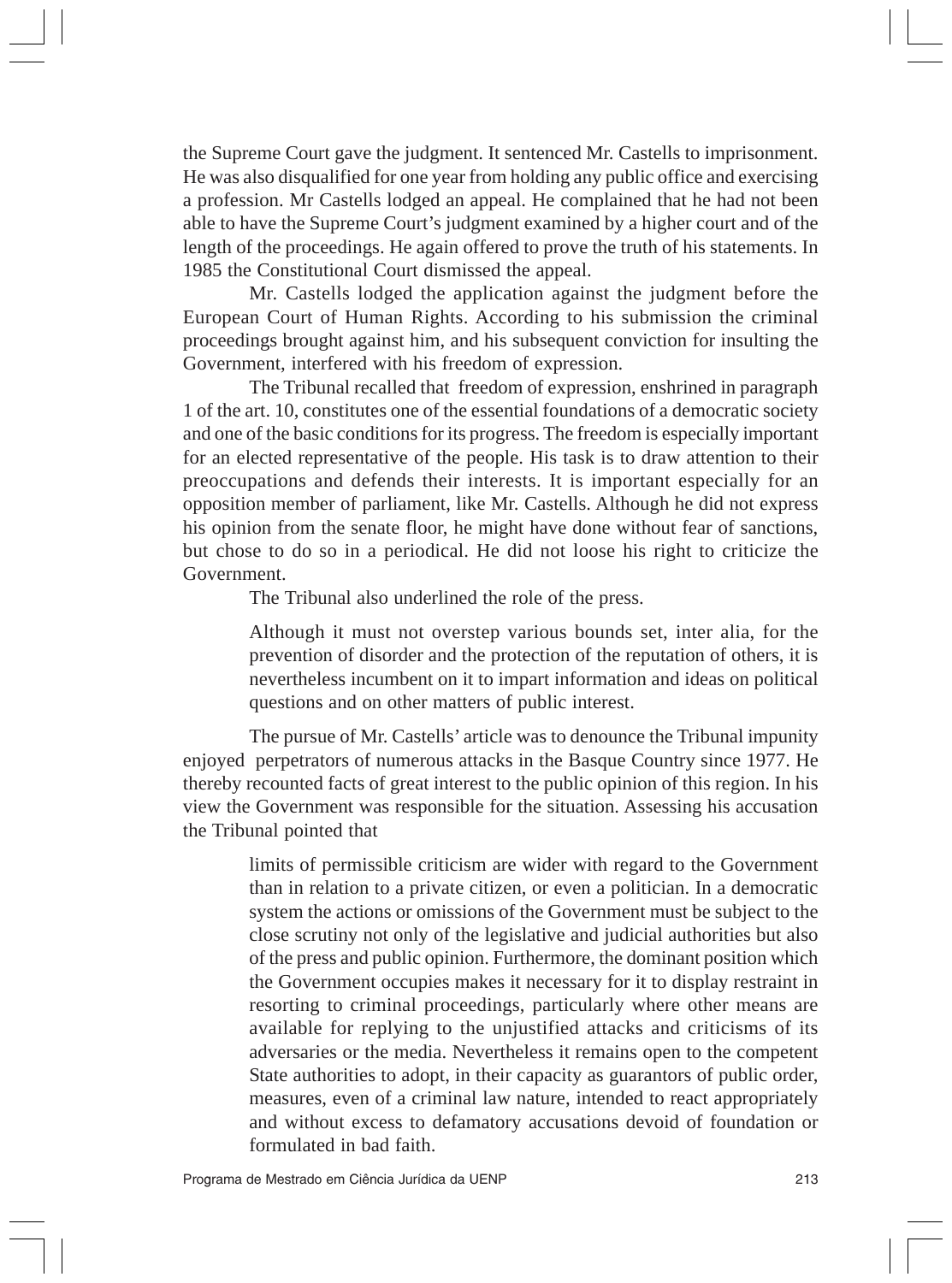The Tribunal emphasized that Mr. Castells offered to prove the truth of his statements, but the Supreme Court declared such evidence inadmissible, because the defence of the truth could not be pleaded in respect of insults directed at the institutions of the nation. According to the Tribunal many of applicant's assertions were susceptible to establish their truth, but the Supreme Court prevented him from demonstrating his good faith. Therefore the Tribunal considered such an interference in the exercise of Mr. Castells' freedom of expression as unnecessary in a democratic society.

## **4. INCAL VERSUS TURKEY**

The limits of political critique was the subject of the judgment of the Tribunal delivered on 9th June 1998 in the case Ical versus Turkey (application no. 22678/93). Mr. Incal was a Turkish national, a member of the executive committee of the Ýzmir section of the People's Labour Party ("the HEP").

In 1992 the executive committee decided to distribute in the  $\hat{Y}$ zmir a leaflet. It contained critique of the measures taken by the local authorities against small-scale illegal trading and the sprawl of squatters' camps around the city. In the text the authors stated that it was a part of a campaign against the Kurdish population. The first stage was the operation [against] street traders, stallkeepers and mussel sellers. The aim of this operation was to impose an 'economic blockade' mainly on Kurdish, fellow citizens who make their living through these activities, condemning them to destitution and starvation. This caused to racist and anti-Kurdish attitudes. In this way the masses were to be frightened, oppressed and compelled to return to their province of origin. According to the leaflet the second prong of the compaign was 'Operation shantytown'. The same combination of prefecture, security police and town hall launched the demolition of the squatters' camps. The authors claimed that the demolitions, which began in Yamanlar will soon spread to Yzmir's other shantytowns. It was s part of the special war against the Kurdish people. The leaflet was ended by the appeal: "We call on all Kurdish" and Turkish democratic patriots to assume their responsibilities and oppose this special war being waged against the proletarian people." The public prosecutor instituted criminal proceedings in the National Security Court against the authors of the leaflet. In 1993 the Court found Mr. Incal guilty of the offences charged. The applicant and the other convicted persons appealed to the Court of Cassation. The Court decided that it was not necessary to hold a hearing.

Mr. Incal lodged an application against the judgment before the European Court of Human Right. He submitted that his conviction had infringed his freedom of expression. Assessing the case the Tribunal underlined the meaning of freedom of expression in democracy. This freedom is particularly important for political parties and their active members, because they represent their electorate. They role is to defend their interests. The closest scrutiny is needed for the interferences with the freedom of expression of a member of an opposition party, like Mr. Incal.

The Tribunal underlined that "its task is not to take the place of the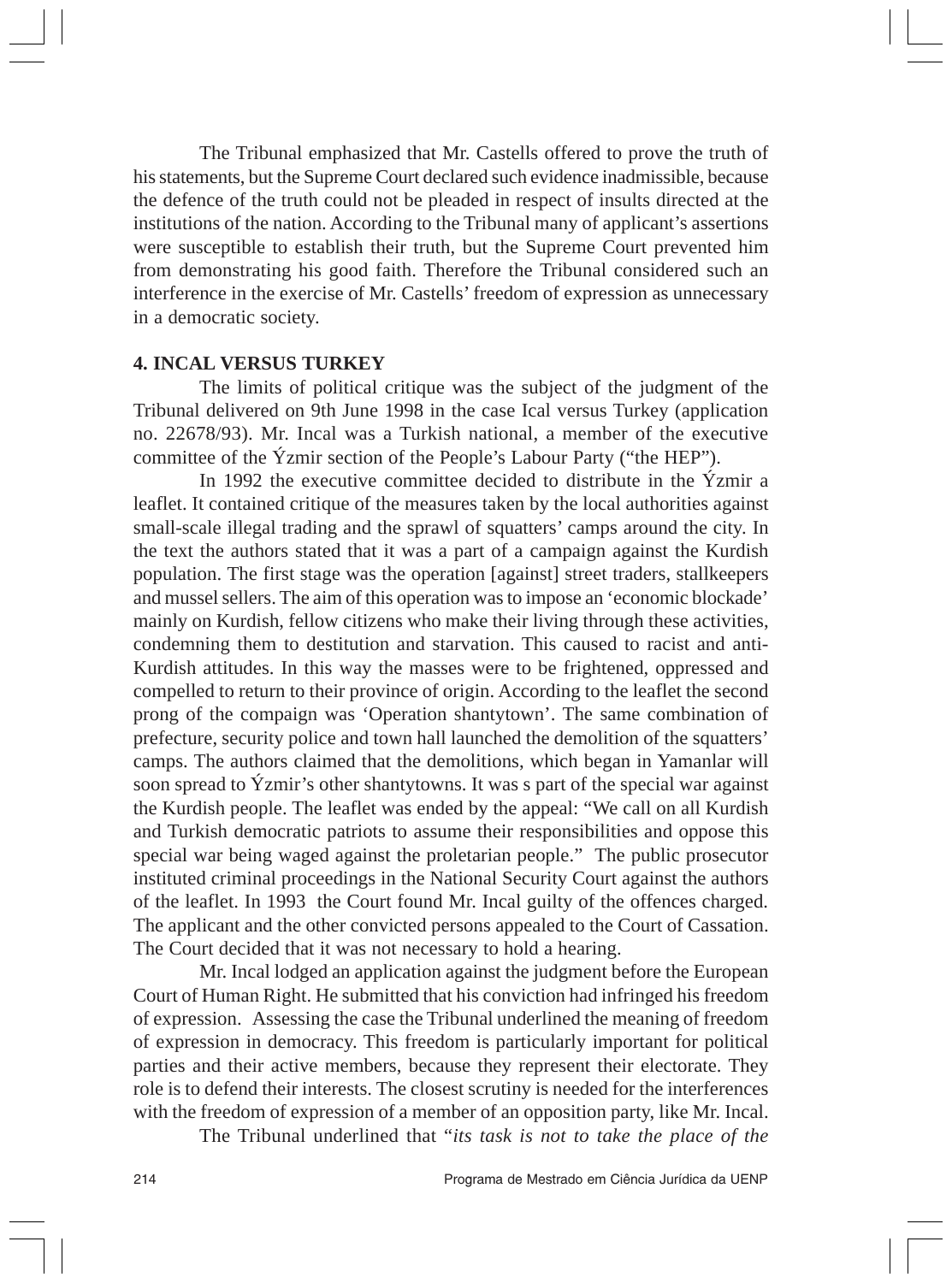competent domestic courts but rather to review under the art. 10 the decisions they delivered pursuant to their power of appreciation." On the other site the Tribunal noted that the relevant passages in the leaflet criticized certain measures taken by the authorities. The appeal aimed to the population of Kurdish origin, urging them to band together to raise certain political demands. "Although the reference to "*neighbourhood committees*" appears unclear, those appeals cannot, however, if read in the context, be taken as incitement to the use of violence, hostility or hatred between citizens."

Assessing if the interference was necessary in a democratic society, the Tribunal underlined that the freedom of political debate is not absolute. A Contracting State may make it subject to certain "restrictions" or "penalties", but the limits of permissible criticism are wider with regard to the government than in relation to a private citizen, or even a politician.

> Furthermore, the dominant position which the government occupies makes it necessary for it to display restraint in resorting to criminal proceedings, particularly where other means are available for replying to the unjustified attacks and criticisms of its adversaries. Nevertheless it remains open to the competent State authorities to adopt, in their capacity as guarantors of public order, measures, even of a criminal-law nature, intended to react appropriately and without excess to such remarks.

The Tribunal stated that the interference of authorities was very radical. The executive committee of the HEP submitted a copy of the leaflet to the Yzmir prefecture with an application for permission to distribute it. The authorities could require changes to the text. However the leaflets were seized and there was brought prosecutions against its authors.

During proceeding before the Tribunal the representatives of Turkish Government asserted that "it was apparent from the wording of the leaflets ... that they were intended to foment an insurrection by one ethnic group against the State authorities". It had therefore been the State's "duty to forestall any attempt to promote terrorist activities by means of incitement to hatred", given that "the interest in combating and crushing terrorism takes precedence in a democratic *society*". Taking those arguments into consideration the Tribunal stated that it does not discern anything which would warrant the conclusion that Mr Incal was in any way responsible for the problems of terrorism in Yzmir. It pointed out that the Prevention of Terrorism Act was not applied in the case by the National Security Court. Therefore the Tribunal assessed that Mr. Incal's conviction was disproportionate to the aim pursued, and it was unnecessary in a democratic society.

#### 5. OBERSCHLICK VERSUS AUSTRIA (NO. 2)

Judgment delivered on 1 th July 1997 in the case Oberschlick versus Austria (no. 2) (application no. 20834/92) is also very important for the subject of limits political critique. In 1990 on the occasion of a "*peace celebration*", leader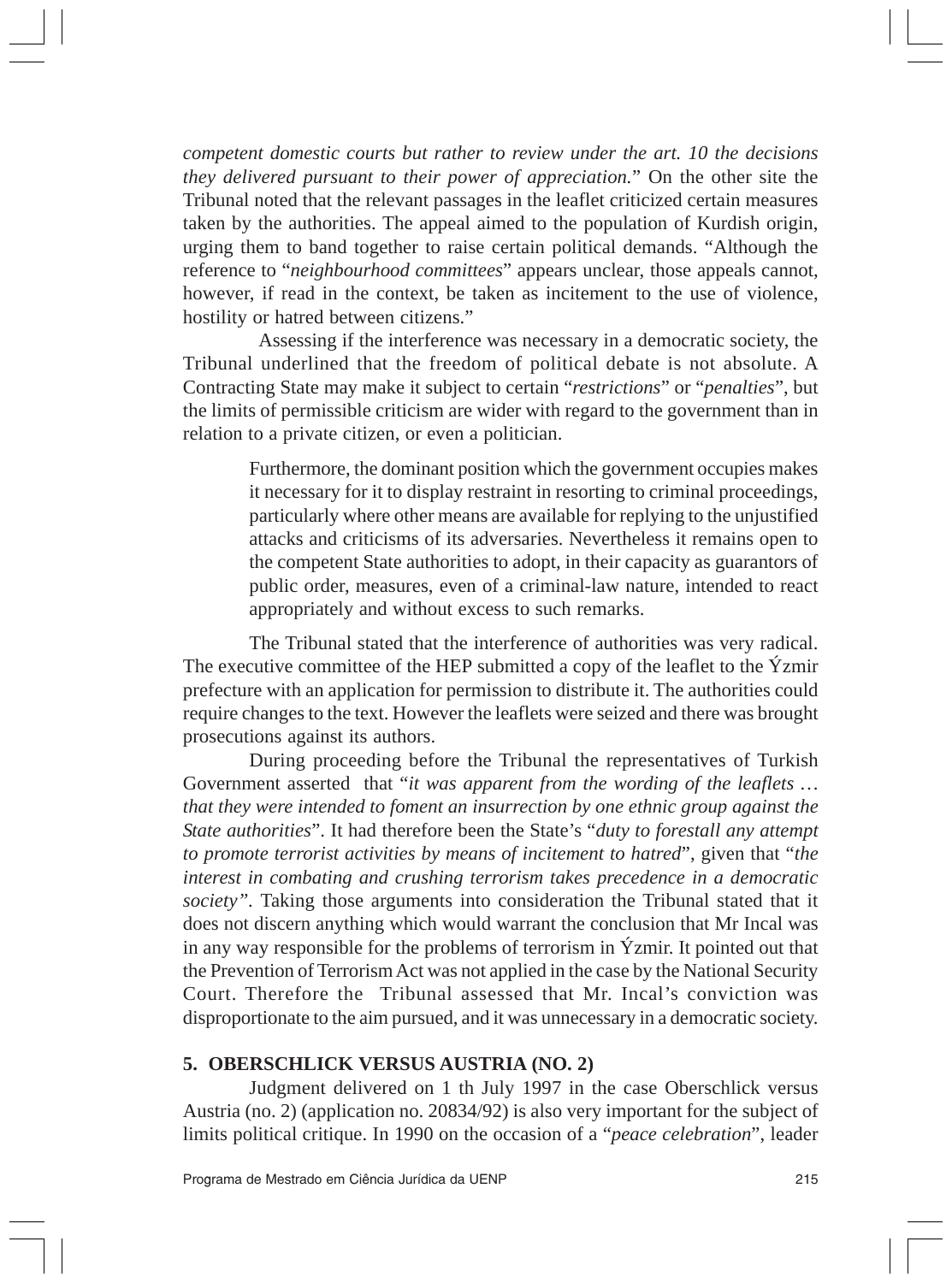of the Austrian Freedom Party and Governor of the Land of Carinthia, Mr. Haider gave a speech glorifying soldiers who had taken part in the Second World War. In his opinion people should not differentiate between good and bad soldiers. All of them, even German soldiers, had fought for peace and freedom. He also said that "freedom of expression reaches its limits where people lay claim to that spiritual freedom they would never have got if others had not risked their lives for them so that they may now live in democracy and freedom."

Mr. Oberschlick, an Austrian writer published in Forum Haider's speech and commented: "Idiot instead of `Nazi". He also noted that being called a Nazi is an advantage to Jörg Haider. He explained his opinion adding that Mr. Haider is an idiot because he excluded the vast majority of Austrians from any exercise of freedom as they did not have the legitimising good fortune to have risked their lives "in the uniform of honour of the Third Reich for the Hitlerian freedom to wage wars of conquest and impose the final solution".

In 1991 Mr. Haider brought an action for defamation and insult against Mr. Oberschlick. The court found the applicant guilty of having insulted Mr. Haider. In the court's view, the word "Trottel" (English – "Idiot") was an insult and it could never be used for any objective criticism.

Mr. Oberschlick lodged an appeal against that judgment, but the Vienna Court of Appeal upheld the Regional Courts judgment. It noted that only those who had read Mr Haider's speech and the comments accompanying would understand why Mr. Oberschlick used the word "idiot". Mr. Oberschlick lodged an application against the judgment before the European Court of Human Rights.

The Tribunal recalled fragments of its prior judgments concerning the issue of wider range of freedom of expression in political matters and critique of politicians. The conviction of Mr. Oberschlick interfered his freedom and this interference was prescribed by law. Its purpose – protection the reputation of others - was one of the purposes stipulated in the art. 10 paragraph 2 of the Convention. The problem that needed to be resolved was if the interference was "*necessary in* a democratic society".

In Mr. Oberschlick's opinion the word "Idiot" was used to draw public attention to how outrageous, illogical and dangerous the arguments in Mr Haider's speech were. The word "Idiot" was against what Mr. Haider had said not against him. On the other hand, in the government's opinion the word used by Mr. Oberschlick was nothing but an insult that broke basic rules in public life.

Probing the case the Tribunal pointed that the judicial decisions taken by Austrian courts should be considered in the light of the whole article of Mr. Oberschlick and the circumstances in which it was written. Mr. Haider's speech was provocative and it was intended to arouse strong reactions. The article published in Forum contained the speech of Mr. Haider, the critique of Mr. Oberschlick and the explanation of word used against Mr. Haider. The reason of the critique was exclusion people who was not soldiers from enjoying any freedom of opinion.

According to the Tribunal the word "Idiot" was polemical but it did not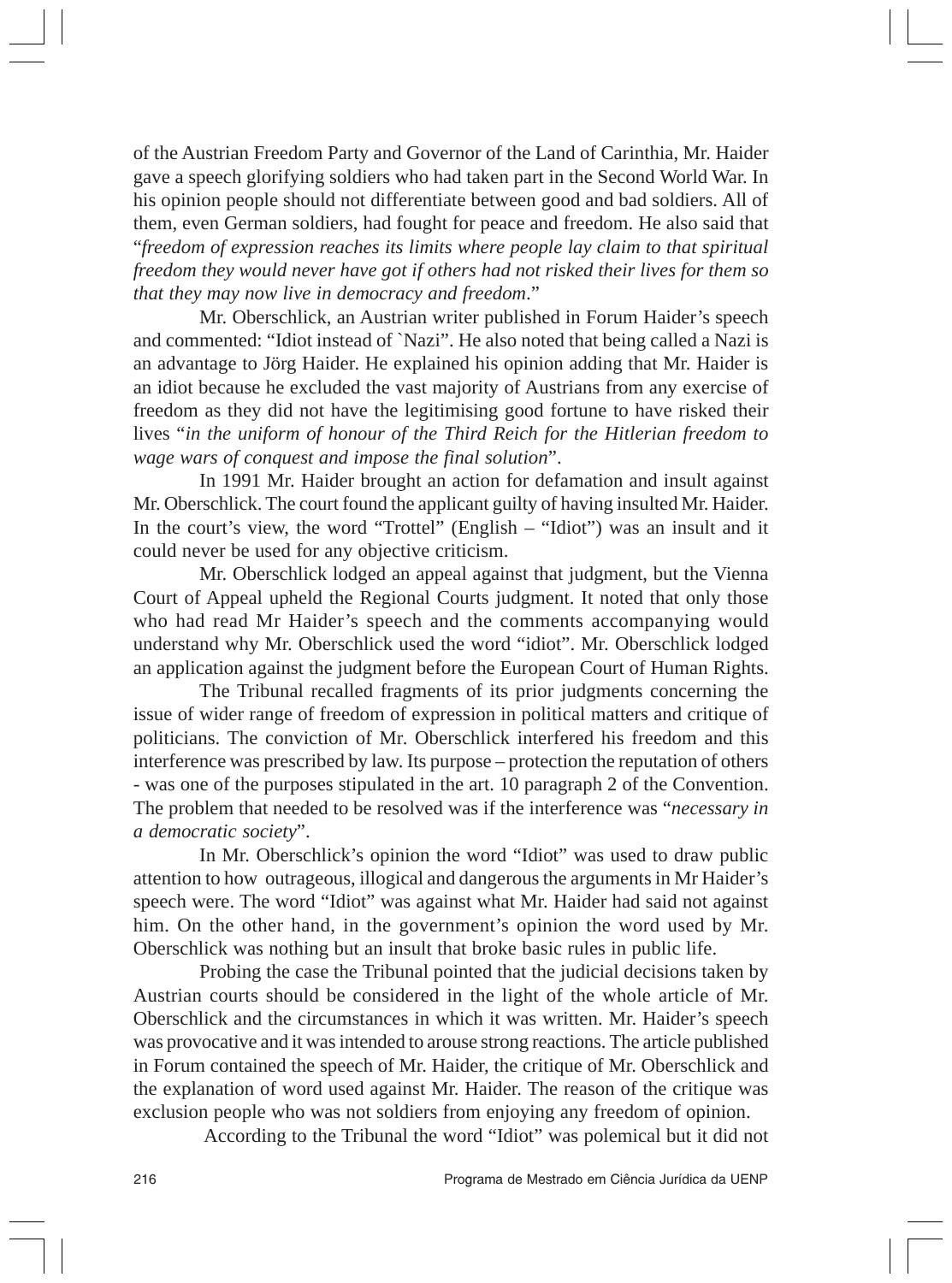constitute a personal attack. It was a part of political discussion provoked by Mr. Haider' speech. The truth of the word is not susceptible to proof. Although the word "Idiot" may offend but it was not disproportionate to the indignation aroused by Mr. Haider. The article 10 of the Convention protects not only the ideas and information, but also the form in which they were conveyed. The Tribunal declared that the interference in the freedom of expression was not necessary in a democratic society.

#### **6. KRASULYA VERSUS RUSSIA**

The problem of the margin of appreciation in the cases of limits of freedom of political critique was brought in the judgment of the Tribunal delivered on  $22<sup>th</sup>$ February 2007 in the case of Krasulya versus Russia (application no. 12365/03). Mr. Krasulya was the editor-in-chief of a regional newspaper "Noviy Grazhdanskiy" Mir". In 2001 there was published an article about a decision of the town legislature connected with the procedure of appointment of the town's mayor. The author of the article was Mr. Krasulya, who was also competitor of Mr. Chernogorov in former the election. The critique of the decision was connected with the fact that the procedure of appointment was no longer made by towns residents but by town's legislature. According to the author of the article the decision was taken under pressure of Mr. Chernogorov.

> In 2002 the prosecutor's office of the Stavropol Region initiated criminal proceedings against the applicant. The court found the applicant guilty of defamation. Mr. Krasuly appealed against the conviction, but the court upheld the judgment.

According to the Tribunal it is important to determine if the interference with the applicant's right was necessary in a democratic society.

> The test of necessity in a democratic society requires the Court to determine whether the "interference" complained of corresponded to a "pressing" social need", whether it was proportionate to the legitimate aim pursued and whether the reasons given by the national authorities to justify it were relevant and sufficient. In assessing whether such a "need" exists and what measures should be adopted to deal with it, the national authorities are left a certain margin of appreciation. This power of appreciation is not however unlimited, but goes hand in hand with a European supervision by the Court, whose task it is to give a final ruling on whether a restriction is reconcilable with freedom of expression as protected by Article 10. The Court's task in exercising its supervisory function is not to take the place of the national authorities, but rather to review under Article 10, in the light of the case as a whole, the decisions they have taken pursuant to their margin of appreciation.

Considering this problem many circumstances have to be taken into account many elements, for example the position of the applicant, the position of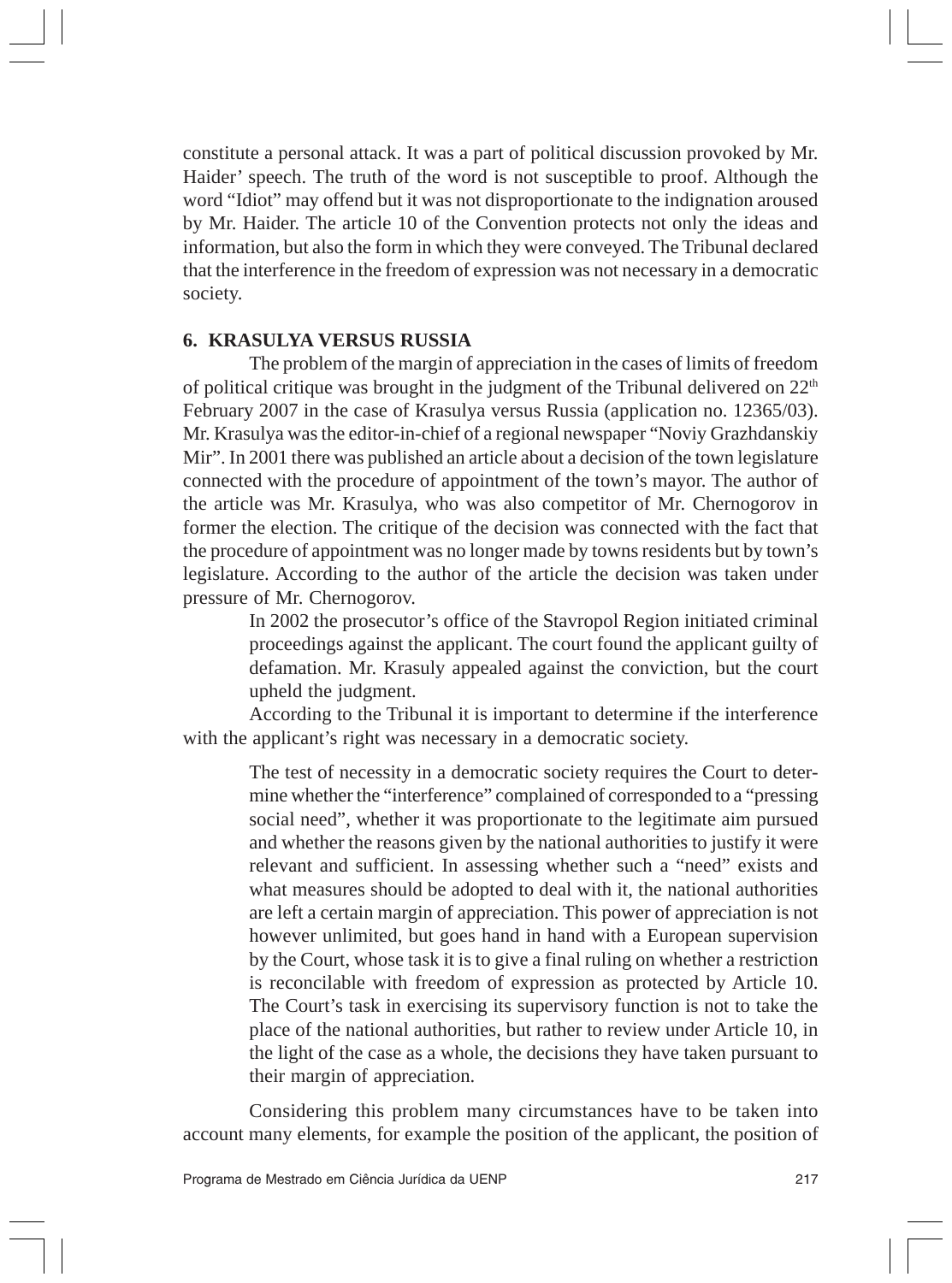the person against whom his criticism was directed, the subject matter of the publication, characterization of the contested statement by the domestic courts, the wording used by the applicant, and the penalty imposed on him.

The author was a journalist and therefore it have to be underlined the role of the press in ensuring the proper functioning of political democracy. He criticized a politician in respect of whom the limits of acceptable criticism are wider than in the case of a private individual. The subject matter of the article was the decision of the town legislature to abolish mayoral elections in the regional capital. The author also disqualified the governor's managerial abilities. It was a very important problem for regional community and the article was a part of an on-going political debate.

In the Tribunal's view, the applicant's statement about Mr. Chernogorov's influence on the legislators' decision was too imprecise to constitute an accusation of bribery. The author stated that Mr. Chernogorov took a part in the legislative session. The governor and his advisors lobbied the legislators for the decision. According to the Tribunal it is undisputed that the governor attended the session and endeavored to persuade the lawmakers to vote for a law abolishing mayoral elections in the town. Therefore, the Court considered that Mr. Krasulya published a fair comment on an important matter of public interest.

Additionally some of the author's statements was not about facts but it constituted his opinion. Therefore the requirement to prove their truth was impossible to fulfill and infringed Mr Krasulya's freedom of opinion.

The Tribunal declared that the article did not exceed the acceptable limits of criticism. The domestic courts overstepped the narrow margin of appreciation afforded to them for restrictions on debates of public interest. The article was strongly worded, but it did not resort to offensive form. It did not go beyond the acceptable degree of exaggeration or provocation. The interference with Mr. Krasulya freedom was disproportionate to the aim pursued and not "necessary in a democratic society". Additionally the Tribunal considered that the penalty was disproportionately severe. It had a chilling effect on the applicant by restricting his journalistic freedom and reducing his ability to impart information and ideas on matters of public interest.

## 7. KITA VERSUS POLAND

The limits of political critique regarding representatives of local authorities was a subject of the judgment delivered on  $8<sup>th</sup>$  of July 2008 in the case Kita versus Poland (application no. 57659/00). The applicant wrote an article concerning alleged financial irregularities in the municipality and distributed it in the form of leaflets. His article was entitled: "Information Bulletin: What the president of the City Council and the City Council Board have to hide". He stated that they don't have time to administer the municipal educational funds properly, because they had been so busy interfering with the employment policies of the local schools. Therefore teachers and employers of the municipal educational institutions had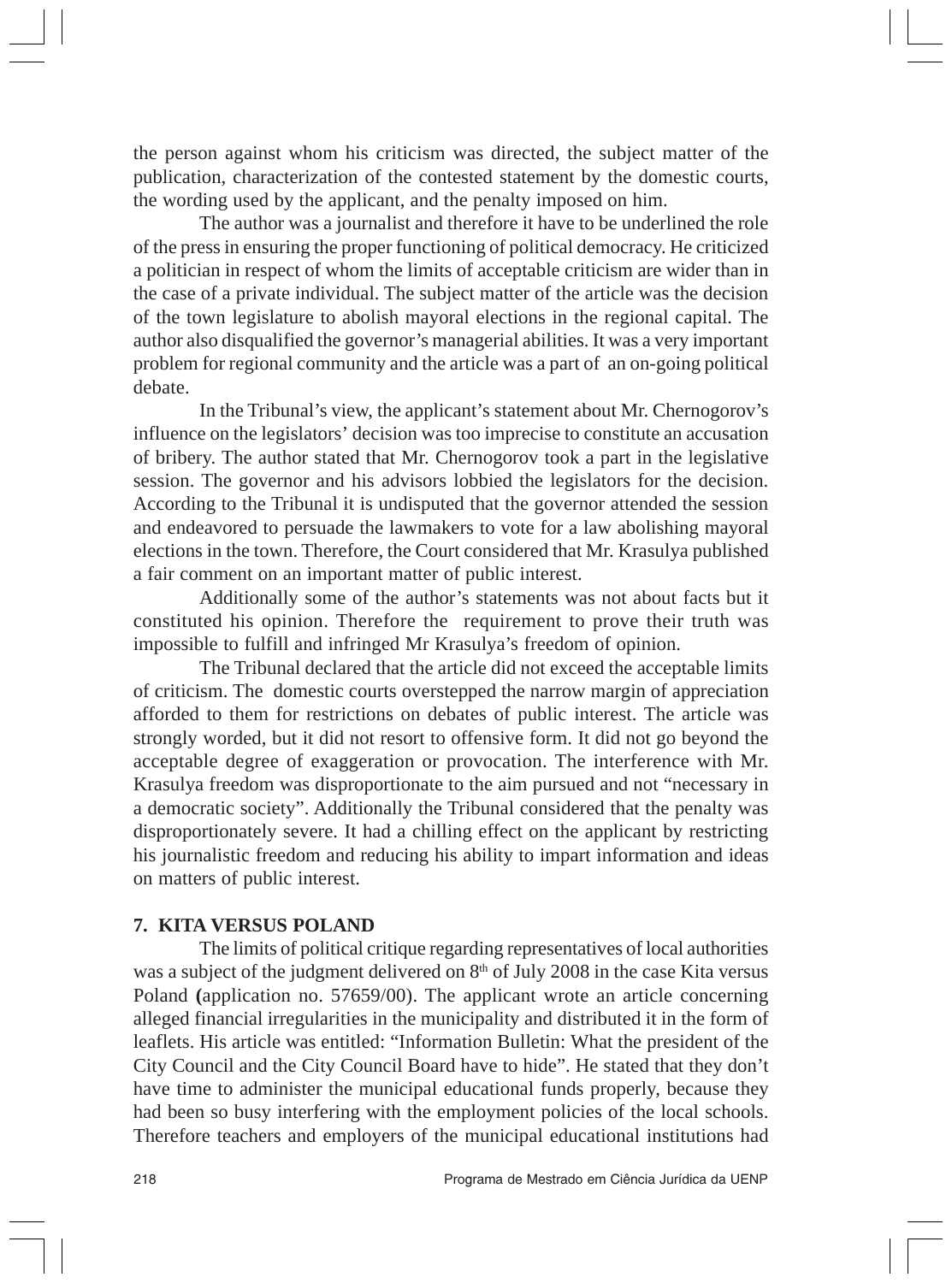not received money for protective clothing which under relevant legal provisions they should have received. Some allowance was not paid to the physical education teachers too. When Mr. Kita informed about the problem the mayors and the president of the City Council Board, he had been dismissed from his post. In his opinion the teachers did not claim this allowance because they had been afraid to lose their jobs. Furthermore although the municipality had received subsidies from the State to provide transport for children to schools, the schools had been required to pay an additional contribution to the municipality. Mr Kita added that he was not surprised that one of the people, mentioned in his article, had not replied to an inquiry from the Supreme Control Chamber as the municipal budget surplus had probably been used to pay bonuses and per diem allowances for the council members. He encouraged the readers of the leaflet to reconsider if these people can be offered yet another term of office in the next elections.

On October 1998 the Kielce Regional Court ordered the applicant to publish in the local newspaper an apology and a statement that he had included untrue information in his leaflet. It further ordered the applicant to pay a fine of 1,000 Polish zlotys (PLN) for the benefit of the Childrens Hospital in Kielce. Mr Kita lodged an appeal. The Cracow Court of Appeal quashed the first-instance decision because the applicant had not been able to defend himself in person and accordingly the proceedings had been invalid. On November 1998 the Kielce Regional Court gave again a decision. The court ordered the same and only the fine was reduced. According to the Court the article contained statements which lacked any factual basis. In addition, it could have caused the fact that politicians mentioned in the article had received fewer votes, because the applicant had deliberately distributed the leaflet during the election campaign. Mr Kita lodged an appeal again. The Court of Appeal found that the decision of the Regional Court was correct. The Court explained that the applicants untrue statements could not be considered as part of "acceptable criticism" within the meaning of Article 10 of the Convention. Proceedings provided for under section 72 of the Local Elections Act were aimed at ensuring the proper conduct of the electoral campaign by preventing infringements of the personal rights of those standing for election.

During the proceeding before the Tribunal the Government claimed that the applicant had failed to prove the correctness and accuracy of his statements. He had also overstepped the limits of political, because he had defamed several local politicians during a very sensitive period just before the elections. In the government's opinion the courts had not exceeded the margin of appreciation available to them in assessing the need for such interference. According to the applicant he had been deprived of his right to freedom of expression. The courts had not examined the evidence submitted by him. Moreover his statements had been made in the public interest and during a political debate.

According to the Tribunal the interference was prescribed by law, pursued the legitimate aim of protection of the reputation or rights of others and the problem which needed an examination was if the interference was necessary in a democratic

Programa de Mestrado em Ciência Jurídica da UENP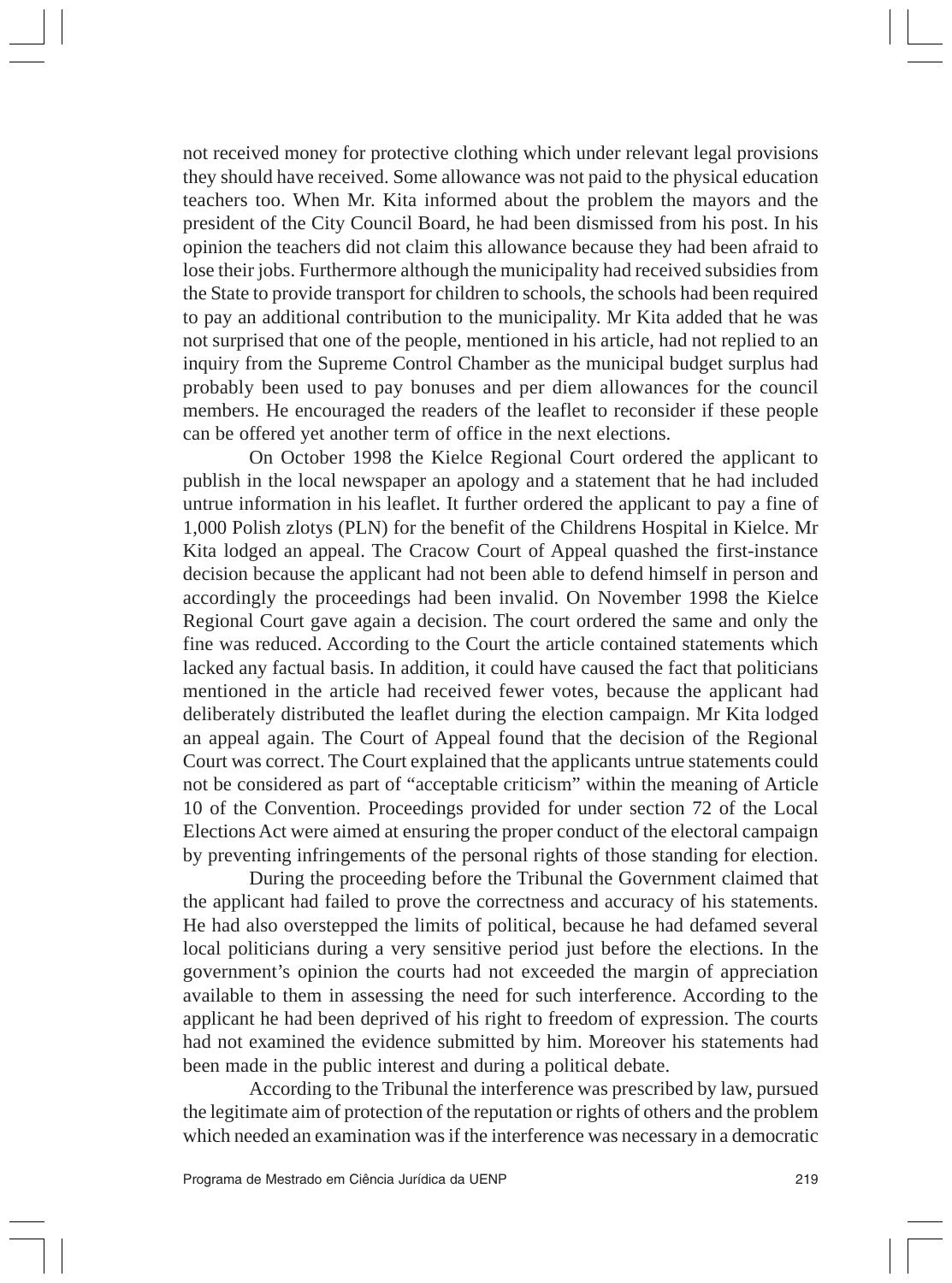society. The Tribunal recalled his judgments that declare that freedom of expression constitutes one of the essential foundations of a democratic society. This freedom is subject to exceptions, but they must be interpreted strictly. The Tribunal underlined that he must look at the impugned interference in the light of the case as a whole. It is important to take into an account the content of the statements concerned, the context in which they were made and also the particular circumstances of those involved.

Mr Kita distributed the leaflet in the course of an ongoing election campaign. He aimed to criticize the president and named members of the City Council Board. The Tribunal underlined that public authorities and their representatives are exposed to the permanent scrutiny of citizens.

According to the Tribunal "the Polish courts unreservedly qualified all of them as statements which lacked any factual basis without examining the question whether they could be considered to be value judgments". In his opinion some of the statements of the applicant could be considered as statements which lacked a sufficient factual basis, but some of them could reasonably be considered value judgments. The applicant's article was formed as a part of a debate on matters of public interest. He acted in good faith.

> In any event, the Court (the Tribunal - added by the author) would observe that the distinction between statements of fact and value judgments is of less significance in a case such as the present, where the impugned statements were made in the course of a lively political debate at local level, and where the members of the community should enjoy a wide freedom to criticize the actions of a local authority, even where the statements made may lack a clear basis in fact. <sup>6</sup>

The courts had failed to recognize that the case involved a conflict between the right to freedom of expression and the protection of the reputation of others. They did not gave into an account that the limits of acceptable criticism of the members of the City Council Board were wider. The Tribunal emphasized that there were not any passages of the applicant's in the courts' decisions. They had only considered the general meaning of his article.

The decisions of the Kielce Regional Court and the Krakow Court of Appeal were given some time after the local elections, so they could have discontinued the proceedings, especially as the parties had at their disposal the possibility of issuing ordinary civil proceedings against the applicant.

Finally the Tribunal concluded that Mr Kita did not exceed the acceptable limits of criticism. The small fine that applicant was ordered to pay did not detract from the fact that the standards applied by the courts were not compatible with the principles embodied in Article 10 of the Convention. There were not "relevant" and sufficient" reasons justifying the interference at issue.

<sup>&</sup>lt;sup>6</sup> The Tribunal recalled also the judgment delivered on 24<sup>th</sup> April 2007 in the case *Lombardo and Others versus* Malta, application no. 7333/06).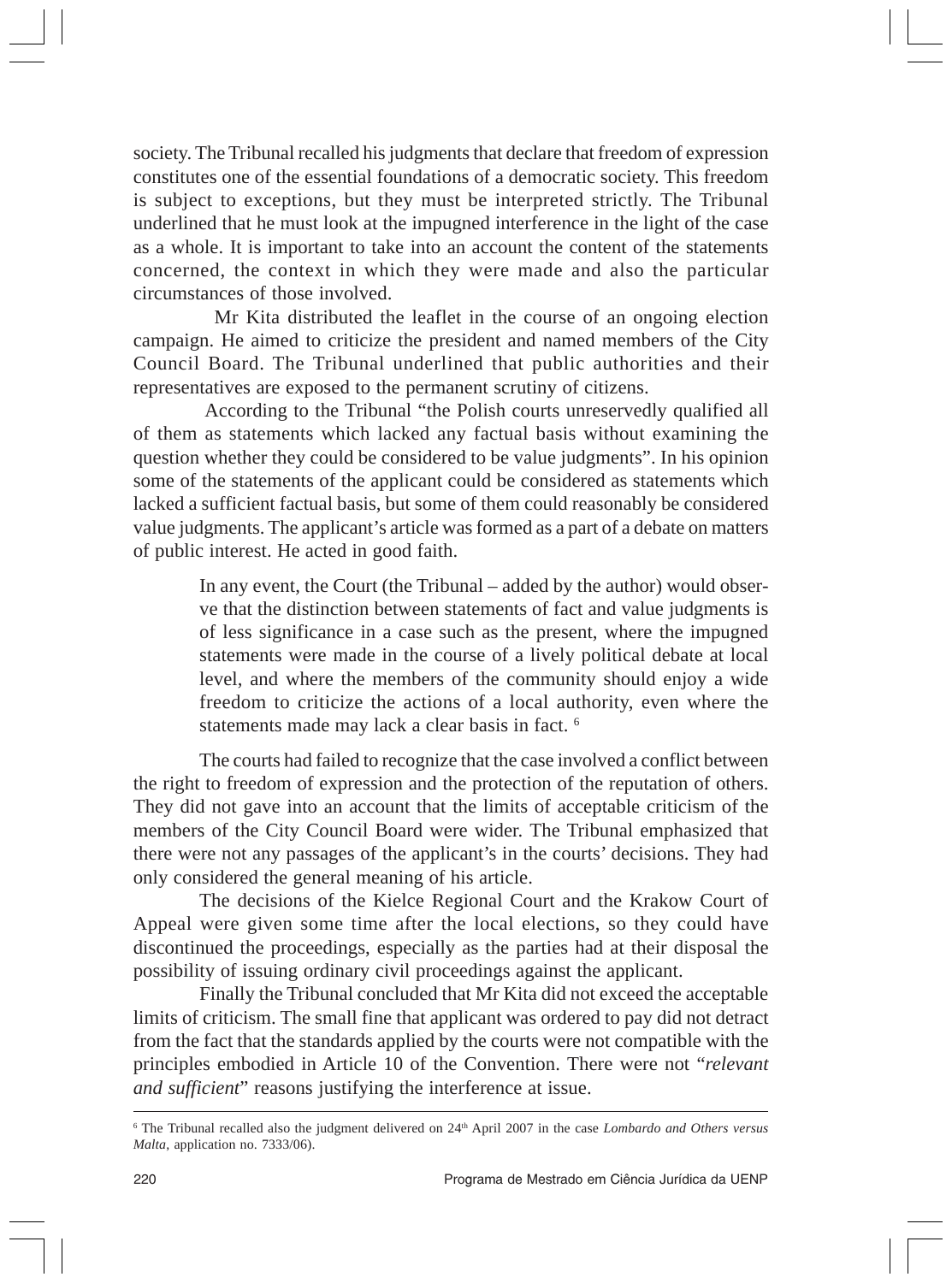## **CONCLUSIONS**

All of the presented judgments show that according to the Tribunal the solution of the conflict of the freedom of expression and the reputation of others depends on many circumstances of the cases. Therefore it is impossible to point at the limits of political critique in an abstractive way. The extend of the freedom depends on the author of the expression (word, gesture etc.), the addressee, the matter it concerns, the object of critique – its position, its behavior (provocative or not), other circumstances which may arise in concrete cases. The Tribunal considered also if the reaction (penalty imposed on an application) was proportional. Too severe reaction could be treated as infringement of the art. 10 of the Convention. It is also important to remember about the margin of appreciation afforded to domestic courts. This power is not unlimited and the task of the Tribunal is to assess if a restriction is reconcilable with freedom of expression.